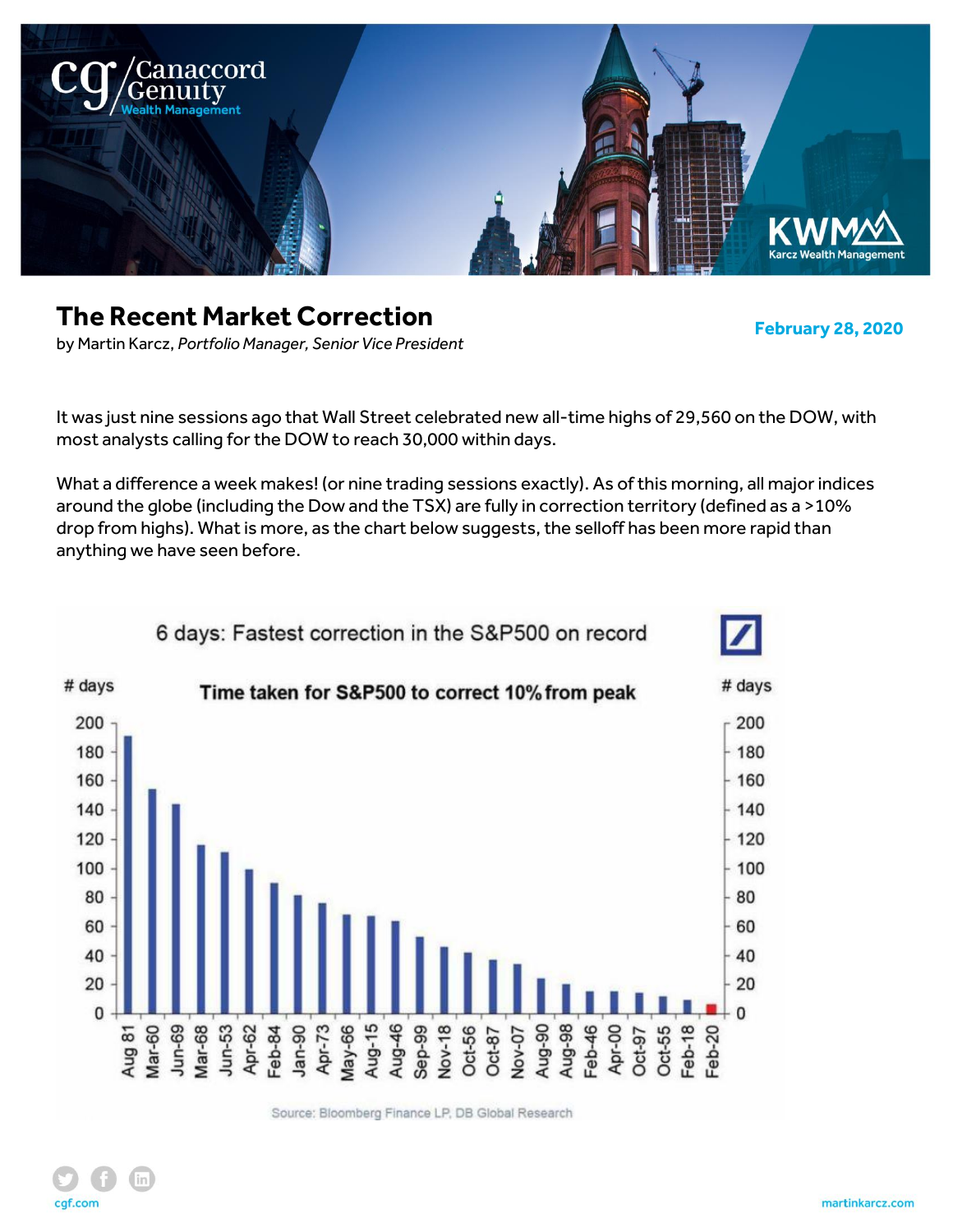

#### **Right now it is all about the Coronavirus**

What caused the market reaction? In mid-January, markets began to react to news flow that COVID-19, a novel coronavirus, was rapidly spreading and a resulting slowdown may impact global economic growth. Within days however, market participants convinced themselves that that the damage would be largely isolated to China's economy and was likely temporary in nature. As a result, the market hit new highs.

It all changed this week. Over the last weekend, it was reported that more than 30 countries now have at least one incidence of infection, with South Korea, Japan and Italy reporting over 100 cases each. The market sell-off started in earnest.

Over the last 4 days some sub indices (like the airlines and oil) have sold off more than 25% from their recent highs. Financials (in response to the all-time lows in bond yields) dropped nearly 20%. The general market as measured by the DOW, S&P500 or the Nasdaq are all down from their recent highs in excess of 11%.

#### **What does it all mean to you?**

We have seen this before – maybe not the COVID-19 virus – but an event that puts global growth into question and creates an extreme selloff.

We, at KWM, have argued for the last several months that the market valuations were reaching extreme levels. The heavy lifting up in the recent months was done mostly by a small group of "super stocks" - Amazon, Apple, Alphabet, Microsoft, Tesla, Nvidia to name a few. The rally, in our opinion, was not sustainable and a correction, we argued, would be a welcome respite to the overheated market. Given the above, we have been positioning the portfolios in a defensive manner, increasing our weighting in cash and limiting our equity participation to alternative investments like structured notes (with downside protection) and REITs.

Our caution has paid off, and up until mid week, the REITs were still making new highs as the market correction was in full swing. The below chart shows the REIT index as compared to the Dow over the last 2 years (since January 2018). The latter is **down 3.1%** over the last 24 months while the **REIT index is up 29%** (with dividends reinvested).



*Source: Yahoo Finance (data range January 1 2018 – Feb 27, 2020)*

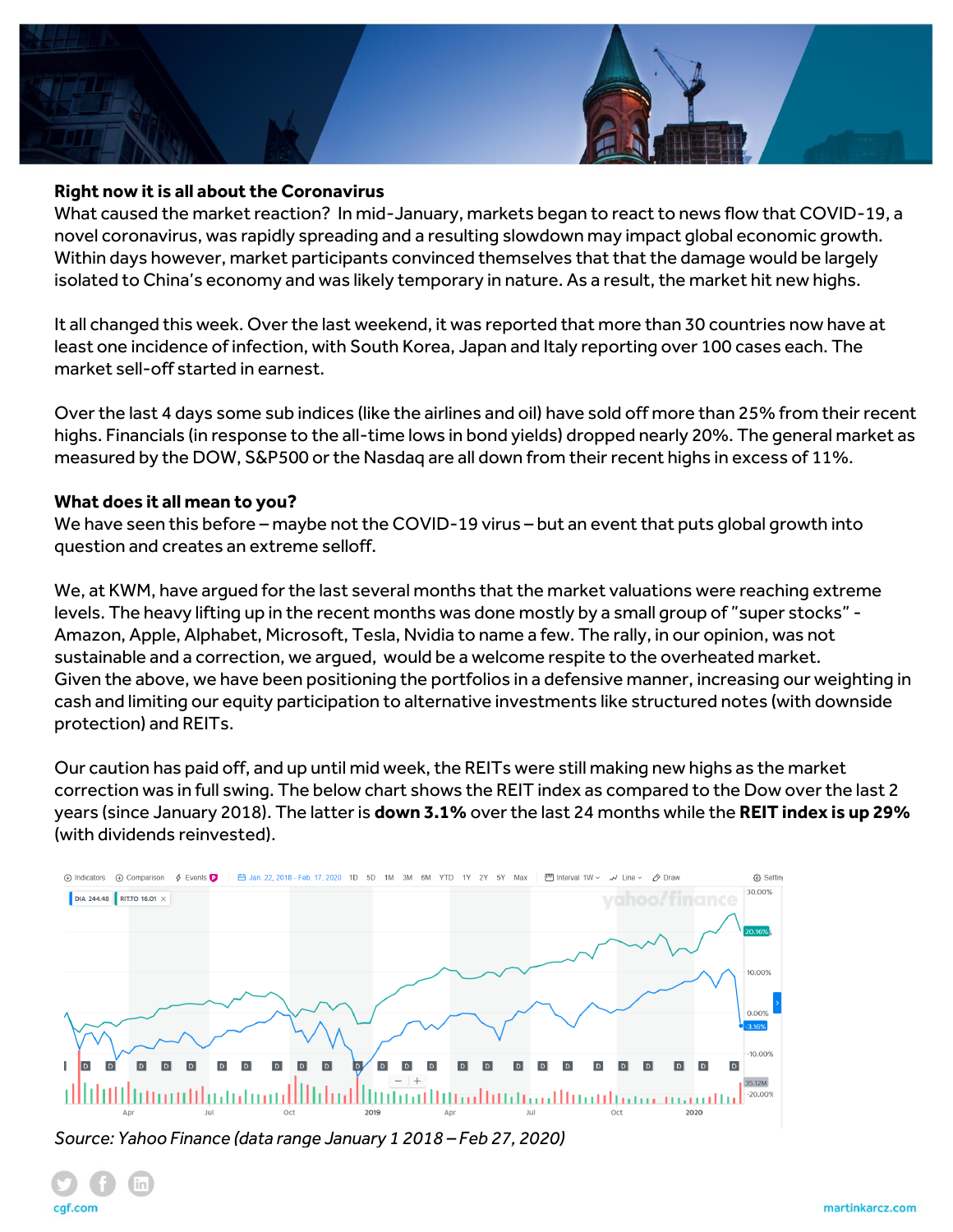

With all of the fireworks of great performance last year and the market hitting new highs, today we are back (or below) where we started over 2 years ago in January 2018! The old trading adage, that the market takes the stairs up and the elevator down, has proven apt once again.

## **Where do we go from here?**

Though tempting, trying to time the market is a loser's game. Data shows that \$10,000 continually invested in the S&P500 over the past 20 years, would be worth over \$48,000, but if you missed just the best 30 days, your investment was reduced to \$9,900.

As our long-term clients know, we strongly believe that a bear market creates the most opportunities for a disciplined investor. We have been there before, and this too will pass.

In fact, as the quote at the top of this letter states, we make the most money from opportunistic investing during market corrections like this. "Be brave when others are fearful" – that old investing adage has served us well in the past and today's market will not be an exception.

The essence of our reasoning is also the essence of our investing mantra – know what you own, own quality and get paid while you wait (invest in income generating securities).

During times like this, the worst thing to do is to panic. The best thing to do is to take advantage by acquiring incredible businesses at a very discounted pricing. It is the time to buy the names that one always wanted to own but didn't because the price was too high. It is also the time to upgrade to the strongest companies in their industries – the ones that shape and will continue to shape the future of the global economy.

## **Constructive view on high quality Real Estate in Canada and US**

Over the last several years we have been avid proponents of allocating 20-30% of the portfolios into high quality real estate holdings across the North American continent via ownership of publicly traded Real Estate Investment Trusts. As the chart on the previous page shows, our belief proved to be correct. In 2019 we saw the best REIT performance in a decade – our managed portfolios in that sector moved up more than 20%.

## **Is there still room for upside?**

We believe that there is. The shortage of good quality, income producing real estate is becoming more impactful when over 30% of global sovereign debt is in negative yield territory. (The European Central Bank actually has programs that give away negative yielding loans!). In North America, 10 year Canadian and US bond yields have hit all time lows of 1.08% and 1.15% respectively.

The purchasers of what seems to be "overvalued real estate" are therefore not individuals but government and private pension funds that need to meet their long term actuarial obligations by providing positive returns (as opposed to investing in assets like the 30 year Swiss bond yielding -0.5% as of today).